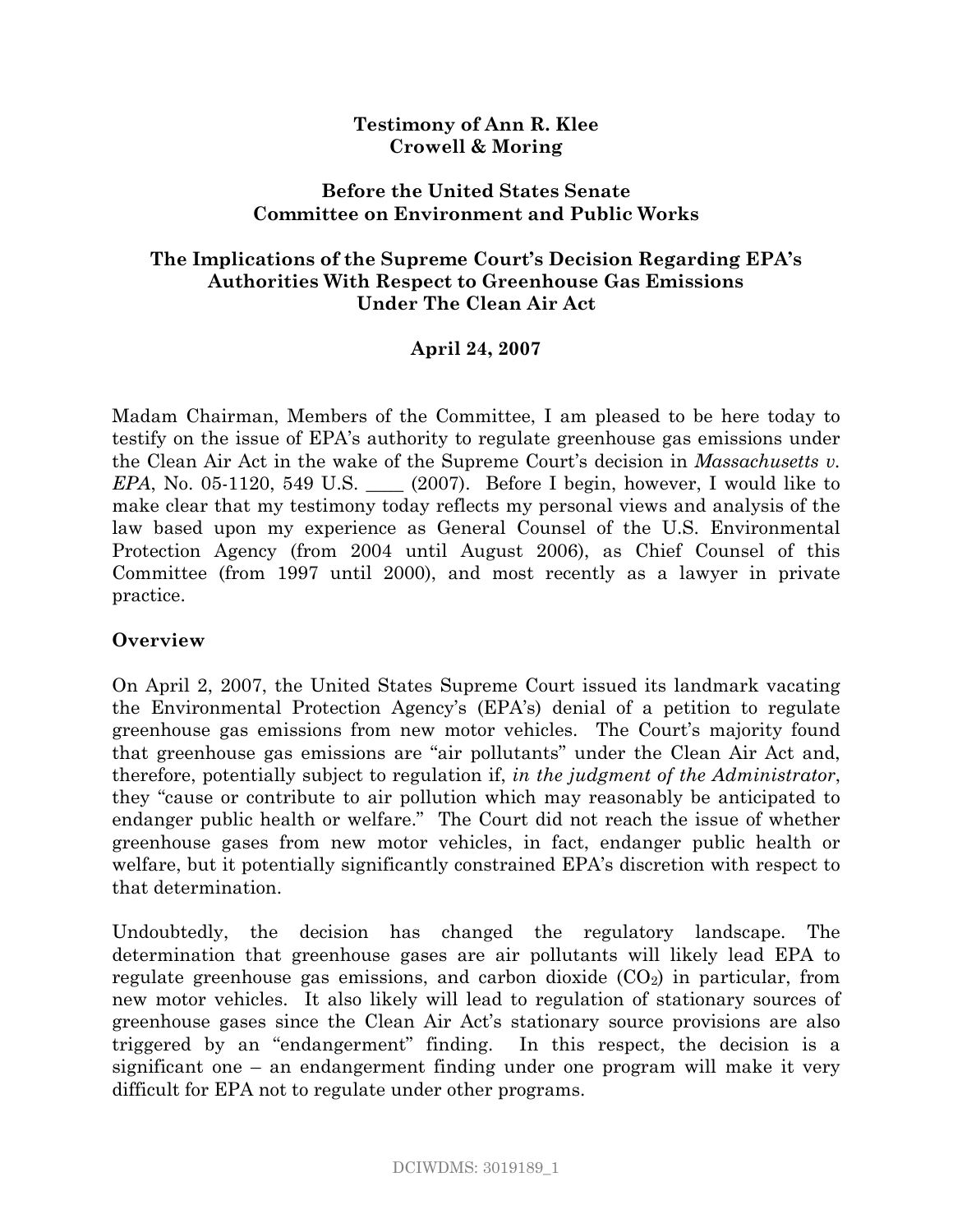The decision will not, however, have any meaningful impact in terms of addressing global climate change. Forcing the square peg of greenhouse gas emissions through the round holes of EPA's existing regulatory tools – tailpipe standards, national ambient air quality standards, new source performance standards, *etc*. – may have the effect of reducing U.S. emissions over time, but it will do nothing to reduce atmospheric concentrations of greenhouse gases, which is the true measure of effectiveness of regulation for climate change purposes. Unless our trading partners, China and India in particular, are also part of the effort to reduce global emissions of greenhouse gases, piece-meal regulation in the United States will not only achieve little; it may, in fact, have the unintended effect of leading to increased emissions by encouraging the relocation of U.S. businesses to countries not subject to greenhouse gas regulation.

### **The** *Massachusetts v. EPA* **decision**

The *Massachusetts* case involved a challenge to EPA's denial of a petition to regulate greenhouse gas emissions from new motor vehicles under section 202 of the Clean Air Act. EPA denied the petition on the grounds that it lacked the authority under the Act to regulate emissions for climate change purposes and, in the alternative, that even if it had the authority to set greenhouse gas standards, it would not be "effective or appropriate" to do so at this time. On appeal to the Supreme Court, petitioners raised two central questions: (1) whether EPA has the statutory authority to regulate greenhouse gas emissions from new motor vehicles under section 202 of the Clean Air Act; and (2) if the Agency does have the authority, whether its stated reasons for declining to regulate greenhouse gas emissions from new motor vehicles was consistent with the statute.<sup>1</sup>

(continued…)

<sup>1</sup> A substantial portion of the Majority's opinion focuses on the issue of standing and, in particular, whether the petitioners in this case have satisfied the elements of Article III standing under the Constitution. After setting forth a novel theory of standing premised upon "a special solicitude" for the State of Massachusetts based upon its "stake in protecting its quasi-sovereign interests," the Stevens Majority concludes essentially that loss of Massachusetts coastline constitutes sufficient injury in fact that might be traced, in some small part, to climate change and redressed, again in some small part, by future regulation of emissions from new motor vehicles. Chief Justice Roberts, in a dissenting opinion joined by Justices Scalia, Thomas and Alito, would have rejected the challenge to EPA's action as nonjusticiable. The dissent notes that there is no basis in law for the Majority's "special solicitude" for the State of Massachusetts in its standing analysis. Furthermore, as the dissent sets forth in some detail, the State's injury is neither particularized, nor imminent; the injury cannot reasonably be traced to the lack of regulation of greenhouse gas emissions from new motor vehicles, particularly given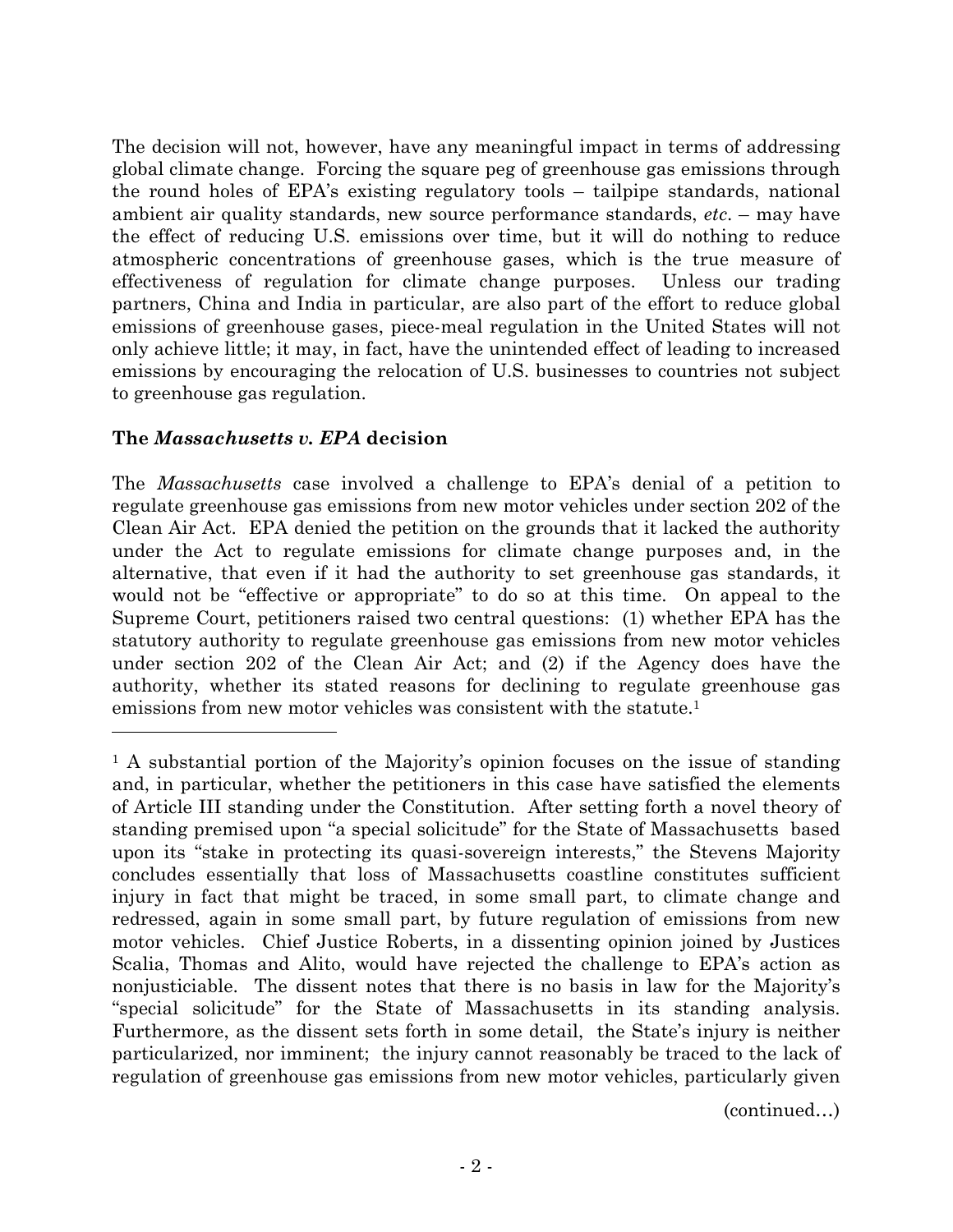Writing for the Majority in a 5-4 decision, Justice Stevens answered the first question in the affirmative, concluding that the Clean Air Act's language is unambiguous and that carbon dioxide is an "air pollutant" within the meaning of the Act and, therefore, potentially subject to regulation. Justice Stevens went on to reject the basis upon which EPA had decide not to regulate greenhouse gas emissions at this time. Justice Scalia filed a dissenting opinion on the merits on behalf of himself, Chief Justice Roberts, and Justices Alito and Thomas. The dissenting opinion reached the opposite conclusion with respect to both questions.

The term "air pollutant" is defined in the statute as "any air pollution agent or combination of such agents, including any physical, chemical, . . . substance or matter which is emitted into or otherwise enters the ambient air." Focusing solely on the language following the word "including," Justice Stevens adopts the view that carbon dioxide is a chemical or physical substance emitted into the air and must therefore be an air pollutant. <sup>2</sup> His opinion does not address whether carbon dioxide meets the first element of the definition, namely whether it is first an "air pollution agent." As EPA argued in its brief, and as Justice Scalia noted in his dissenting opinion, the fact that the statutory definition uses the words "any" and "including" does not end the analysis. As he points out, "in order to be an 'air pollutant' under the Act's definition, the 'substance or matter [being] emitted into the . . . ambient air' must also meet the first half of the definition – namely it must be an "air pollution agent or combination of such agents." The phrase following the term "including" can be illustrative of the kind of substances that might also be air pollution agents, but does not necessarily substitute for the first element of the definition. EPA provided the following example, quoted by Justice Scalia, in support of this point: "The phrase 'any American automobile, including any truck or minivan,' would not naturally be construed to encompass a foreign-manufactured [truck or] minivan." Scalia Dissent at 9.

<sup>(</sup>continued)

the numerous and complex factors that affect all predictions with respect to climate change; and, finally, the injury cannot be meaningfully addressed by the action sought – regulation of new motor vehicles – because emissions from new motor vehicles account for only a minute percentage of the global atmospheric concentration of carbon dioxide. For these reasons, the State of Massachusetts and the other petitioners cannot meet the three requirements of Article III standing.

<sup>2</sup> As Justice Scalia noted in footnote 2 of his dissenting opinion, this interpretation of the language of the definition of "air pollutant" would make little sense as it would then follow that "*everything* airborne, from Frisbees to flatulence, qualifies as an air pollutant." Scalia dissent at 10.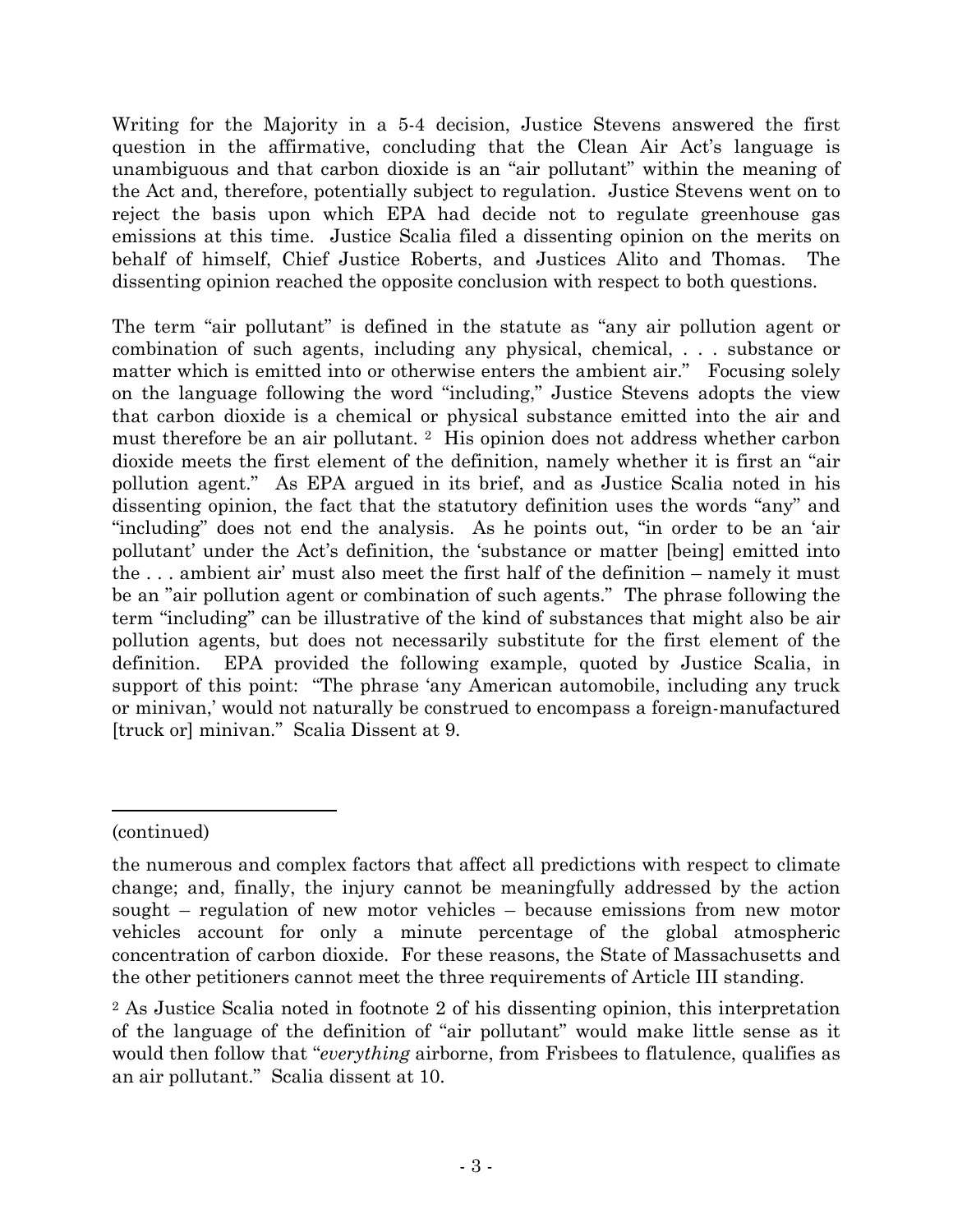Having concluded that greenhouse gas emissions are "air pollutants" within the meaning of the statute, Justice Stevens has "little trouble concluding" that EPA is "authorize[ed] to regulate greenhouse gas emissions from new motor vehicles in the event that it forms a "judgment" that such emissions contribute to climate change." Slip op. at 25. Section  $202(a)(1)$  of the Act provides that EPA "shall by regulation" prescribe . . . standards applicable to the emission of any air pollutant from any class or classes of new motor vehicles or new motor vehicle engines, which in [the Administrator's] judgment cause, or contribute to, air pollution which may reasonably be anticipated to endanger public health or welfare." To date, EPA has never made an endangerment finding with respect to carbon dioxide.

Finally, the Court rejected EPA's alternative basis for its decision not regulate greenhouse gas emissions from new motor vehicles at this time. EPA had argued that even if the Clean Air Act did authorize the Agency to regulate greenhouse gas emissions from new motor vehicles, that it appropriately exercised its discretion not to make an endangerment finding and regulate those emissions at this time. The Agency based its decision on, among other things, the continuing scientific uncertainties that were summarized in a 2001 National Academy of Sciences Report, as well as legitimate policy considerations, including the President's comprehensive approach to addressing climate change through investment in technology and voluntary actions. As EPA noted, "establishing [greenhouse gas] emissions standard for U.S. motor vehicles at this time would . . . result in an inefficient, piecemeal approach to addressing the climate change issue. . . . .A sensible regulatory scheme would require that all significant sources and sinks of [greenhouse gas] emissions be considered in deciding how best to achieve any needed emissions reductions." 68 Fed. Reg. 52,929-931.

The Court, however, concluded that EPA"s exercise of its "judgment" in this case was based upon "reasoning divorced from the statutory text" and therefore invalid. Slip op. at 30. Even though the statute is silent with respect to how the Agency shall exercise its "judgment" in the context of an endangerment finding, and even though the term "endanger" is not defined in the statute, the Court substantially constrained the Agency's ability to exercise its judgment, at least with respect to a determination under section 202 of the Act. In effect, the Court held that "EPA can avoid taking further action only if it determines that greenhouse gas emissions do not contribute to climate change or if it provides some reasonable explanation as to why it cannot or will not exercise its discretion to determine whether they do." Slip op. at 30. With respect to the latter, the Court suggests that the only basis for not exercising its discretion would be if "the scientific uncertainty is so profound that it precludes EPA from making a reasoned judgment as to whether greenhouse gases contribute to global warming." Slip op. at 31.

Significantly, the Court did not reach the question of whether EPA must actually make an endangerment finding, only that its explanation for making, or not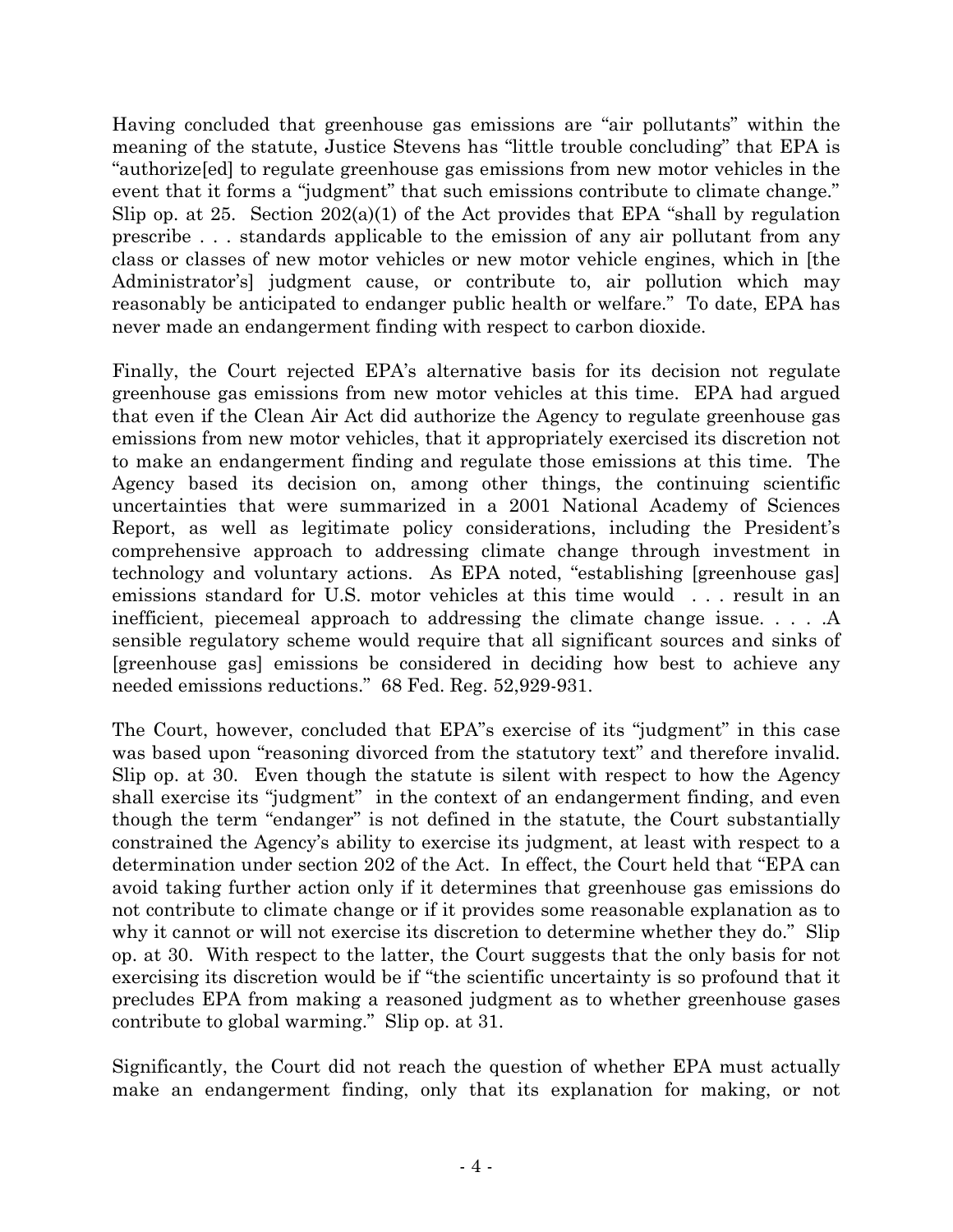making, such a finding must be based upon permissible statutory grounds – *i.e*., the relationship between greenhouse gas emissions from new motor vehicles and public health or welfare.

# **Implications of the** *Massachusetts* **Decision**

In the wake of the Supreme Court's decision, there has been both a call for EPA to take immediate action to begin regulating carbon dioxide emissions from motor vehicles and, perhaps more interestingly, intensified lobbying for Congressional action on climate change legislation. The former is hardly surprising. The Supreme Court held that carbon dioxide is an air pollutant, thereby setting the stage for EPA to initiate the regulatory process, or at least the process for deciding whether or not to make an endangerment finding. The latter, however, suggests that even advocates of regulation recognize that the victory of the decision may be a hollow one. If the goal is truly to reduce the atmospheric concentration of carbon dioxide and other greenhouse gases that scientists indicate are causing or contributing to global warming, and all of its attending effects, regulation under the Clean Air Act is not the answer. As discussed in greater detail below, the tools of the Clean Air Act are simply not well suited to address a global pollutant like carbon dioxide.

First, it is important to understand exactly what the Court's decision does, and does not, require.

- As noted above, the Court did not reach the issue of whether EPA must make an endangerment finding. On remand, however, if the Agency opts *not* to make an endangerment finding, it must articulate why there is such profound scientific uncertainty that it cannot make that finding.
- · *If* the Agency does make an endangerment finding, it must then propose regulations to address greenhouse gas emissions from new motor vehicles. That is really the only true regulatory mandate of the Supreme Court's decision.
- · Significantly, the Agency retains substantial discretion with respect to the content of any regulation. The Majority opinion states that "EPA has no doubt significant latitude as to the manner, timing, content and coordination of its regulations with those of other agencies." Slip op. at 30.
- · The Supreme Court's decision does not address stationary sources and therefore does not require that EPA undertake any action with respect to the regulation of stationary sources.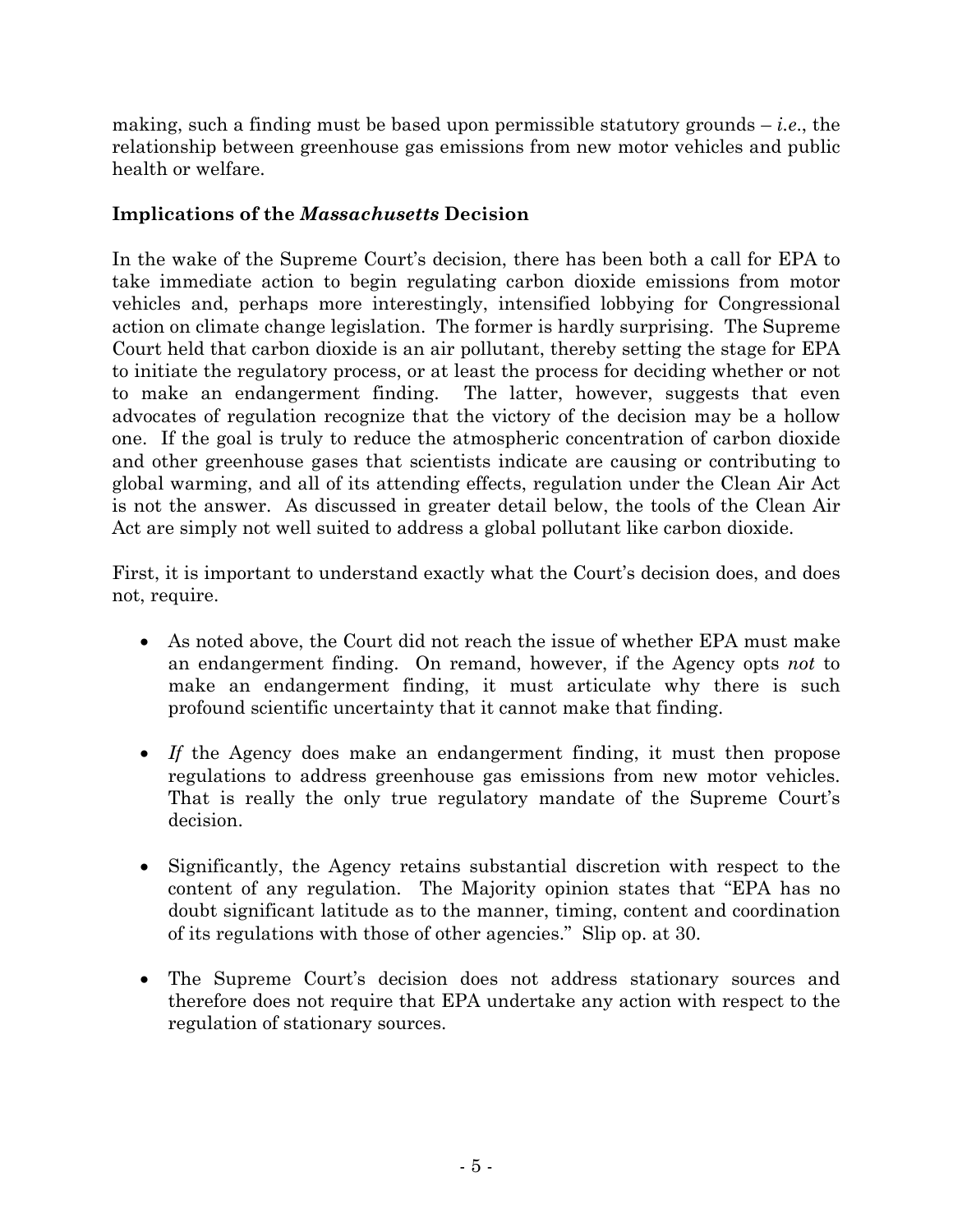## **EPA's Existing Statutory Authority to Regulate Air Pollutants**

As noted above, the Court's decision could have far-reaching implications beyond simply the regulation of mobile sources under section 202 of the Clean Air Act. First, the Court's holding that greenhouse gases are "air pollutants" means that EPA has broad authority to regulate greenhouse gases under all the significant Clean Air Act programs, including the National Ambient Air Quality Standards (NAAQS), New Source Review (NSR), New Source Performance Standards (NSPS), Prevention of Significant Deterioration (PSD), stratospheric ozone (Title VI), and mobiles sources and fuels (Title II) programs. Second, the Court's constrained approach to the endangerment finding may limit, although not preclude, EPA's ability to decide not to regulate greenhouse gas emissions under those programs since they, like section 202, are triggered when the Administrator determines that an "air pollutant" causes or contributes to air pollution that "may reasonably be anticipated to endanger public health or welfare." Having the authority to regulate under existing law, however, does not mean that regulation will be effective.

# *National Ambient Air Quality Standards*

Section 108 of the Clean Air Act requires the Administrator to publish and, "from time to time thereafter revise," a list of air pollutants: (1) emissions of which, in his judgment, cause or contribute to air pollution which may reasonably be anticipated to endanger public health or welfare; and (2) that are emitted from numerous or diverse mobile or stationary sources.<sup>3</sup> Once a pollutant is listed, EPA is required to establish primary and secondary air quality standards for that pollutant.

States deemed to be in attainment must develop State Implementation Plans ("SIPs") demonstrating how they will maintain compliance; nonattainment states must develop SIPs demonstrating how they will come into attainment with the standards "as soon as practicable" but no later than five years after designation.<sup>4</sup> States that fail to submit SIPs or to come into attainment within the statutory deadlines attain face potential sanctions, including the potential loss of highway funding, and a federal takeover of their CAA programs.

<sup>3</sup> The six listed criteria pollutants are: ozone, nitrogen dioxide, particulate matter, sulfur dioxide, carbon monoxide and lead.

<sup>&</sup>lt;sup>4</sup> The statute provides that States must come into attainment within five years, but it authorizes EPA to grant one five-year extension. Additionally, states can seek two additional one-year extensions. Thus, under the CAA, can get up to twelve years to attain the (non-ozone) NAAQS.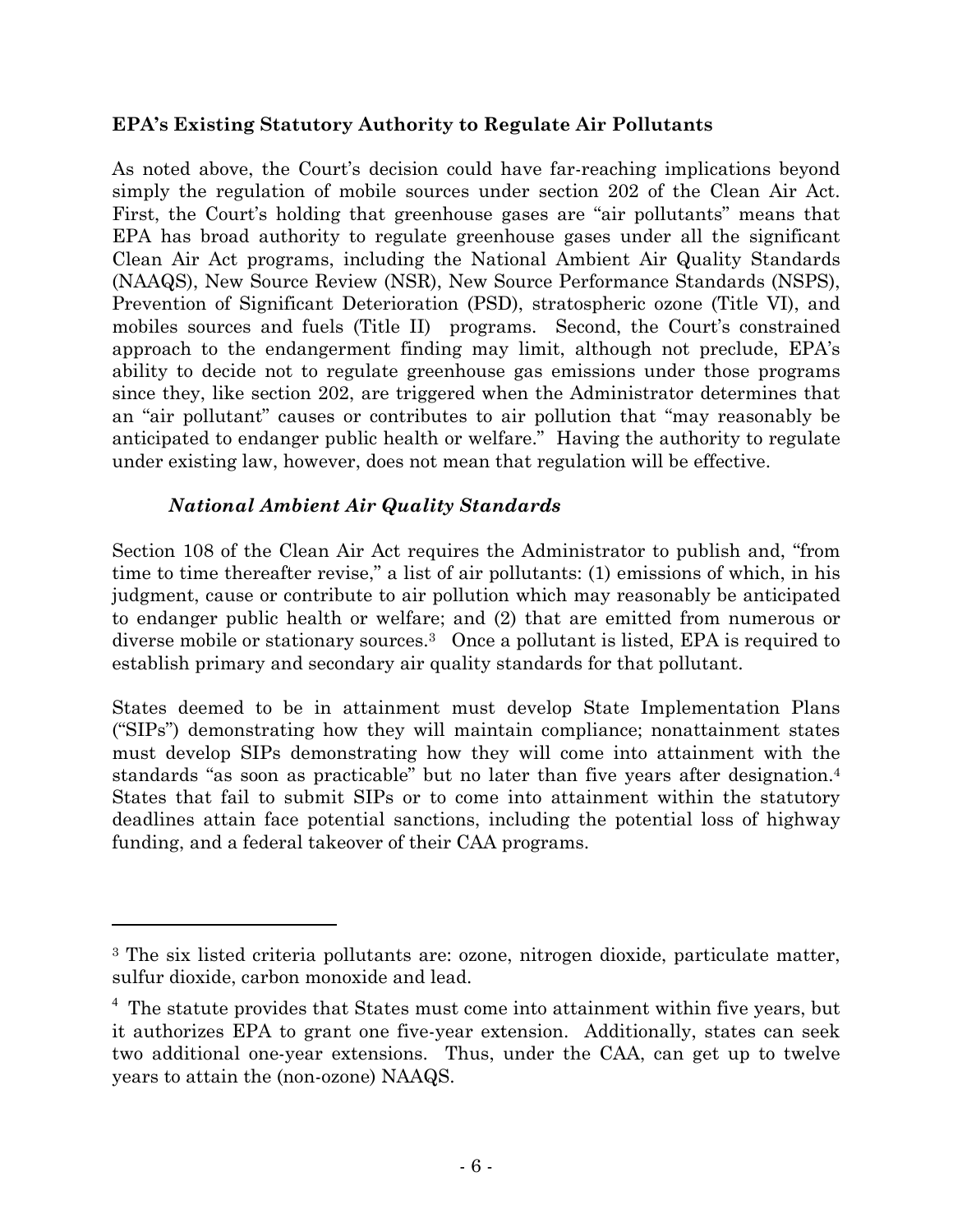Although the argument could be made that  $CO<sub>2</sub>$  meets the statutory threshold for designation and regulation as a criteria pollutant, it is evident that this would make little sense from a regulatory perspective. If the standard were set at a level intended to force reductions in emissions, *i.e*., at some atmospheric concentration below current levels (approximately 370-380 parts per million  $CO<sub>2</sub>$ , then the entire country would be designated as being in nonattainment.<sup>5</sup> This would trigger the regulatory mechanisms of the NAAQS program – SIPs, NSR, reasonably available control technologies (RACT )to reduce emissions—but the reality is that none of the measures will have any effect in terms of bringing any individual State or county into attainment. Unless international emissions are also reduced, global  $CO<sub>2</sub>$ concentration will continue to increase and the entire United States would remain in nonattainment status. Even with international reductions, which are not currently occurring, the statutory deadline for compliance – a maximum of 12 years – is patently unrealistic and unachievable. This should be of concern to States that face potentially significant penalties for persistent nonattainment. For these reasons, it should be clear that the NAAQS program is ill suited to address a global pollutant like CO2.

### *New Source Performance Standards*

Section  $111(b)(1)(a)$  of the Clean Air Act requires the Administrator to adopt new source performance standards for categories of emission sources that "cause[], or contribute[] significantly to, air pollution which may reasonably be anticipated to endanger public health or welfare." EPA is also required to review, and, if appropriate, revise, the NSPS every eight years to ensure that the standards continue to protect public health and the environment. CAA  $\S$  111(b). These standards are developed on a specific unit-by-unit basis, and apply to both attainment and nonattainment areas. Emission standards under the NSPS program must reflect "the degree of emission limitation achievable through the application of the best system of emission reduction" that has been "adequately demonstrated," while considering the "costs of achieving such reductions and any non-air quality health and environmental impact and energy requirements." CAA § 111(a)(2).

<sup>&</sup>lt;sup>5</sup> Alternatively, if the standard were set above current levels of  $CO<sub>2</sub>$ , the entire country would, at least for the short term, be classified as an attainment area and no regulatory mechanisms to reduce emissions would be triggered. This result, would be short-lived, however, as emissions from China and India continue to increase dramatically. Thus, regardless of what individual States or counties do with respect to their  $CO<sub>2</sub>$  emissions, global atmospheric concentrations will continue to increase.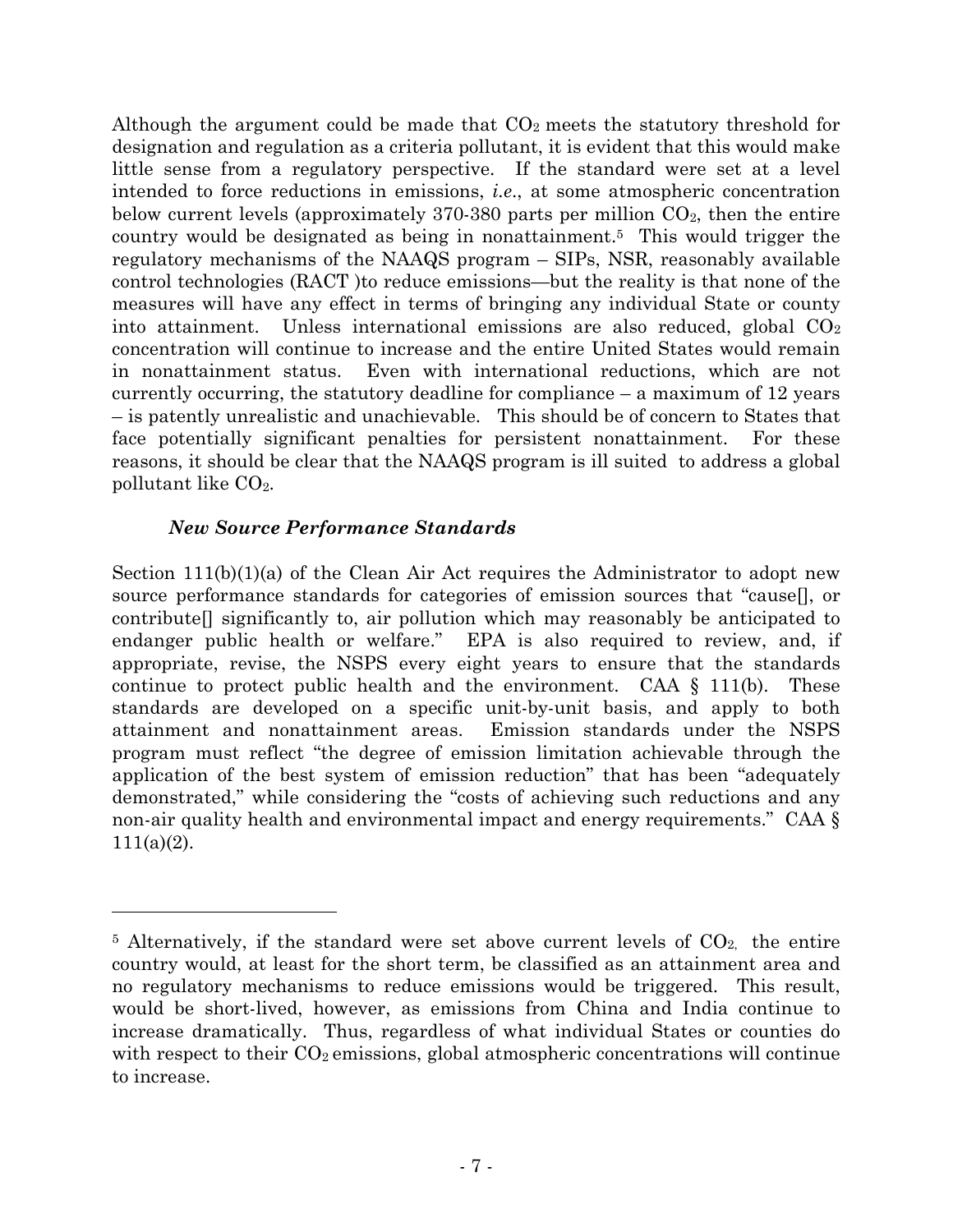In the wake of the Supreme Court decision, EPA could issue sector-specific emissions standards for  $CO<sub>2</sub>$ , assuming that it makes the necessary endangerment finding. These standards, however, by definition would not be economy-wide and furthermore would generally apply only to new sources. It is true that the Agency could, through multiple rulemakings, ultimately seek to regulate a number of industry sectors, but the process would certainly be a lengthy one extending over a period of many years. The standards themselves must be based upon the best demonstrated technology, which EPA has interpreted to mean technology that is in existence *and* widely commercially available. This could further limit the value of NSPS in terms of achieving significant and immediate reductions in emissions.

# *Cap and Trade Programs*

Most proponents of regulation or legislation to address greenhouse gas emissions argue that the most effective means of achieving reductions is through a marketbased cap and trading program. In a more limited context, EPA has successfully implemented a trading program to reduce sulfur dioxide (SO2) from utilities under the Acid Rain program specifically authorized by Title IV of the Clean Air Act. It subsequently developed a cap and trade program for nitrogen oxides (NOx) under the NOx SIP call using its authority under section 110 of the Act. More recently, the Agency promulgated the Clean Air Interstate Rule (CAIR) pursuant to its authority under section 110, to further reduce NOx and SO2 from power plants. These programs have generally been upheld by the courts or not challenged.

Whether or not EPA has the authority to develop a cap and trade program for greenhouse gases, however, may still be at issue. Experience with the NOx SIP call and CAIR suggest that a trading program under section 110 of the Act would likely survive judicial challenge. That would first require the listing and regulation of  $CO<sub>2</sub>$  as a criteria pollutant, which as discussed above, makes little sense. Alternatively, EPA could use its authority under the NSPS provisions of section 111 of the Act to create a cap and trade program, as it did recently for mercury in the Clean Air Mercury Rule. However, the mercury rule, and specifically EPA's assertion of authority under section 111 to create a cap and trade program rather than unit-specific standards, is being challenged in the D.C. Circuit. Until that fundamental legal question is resolved, EPA's ability to craft an effective cap and trade program under existing law remains unclear.

# **Conclusion**

While the *Massachusetts v. EPA* decision put to rest the question of whether greenhouse gases are "air pollutants" under the Clean Air Act, this in and of itself, will do little to address climate change in a meaningful way. The Clean Air Act's existing regulatory tools were simply not designed to address global pollution.